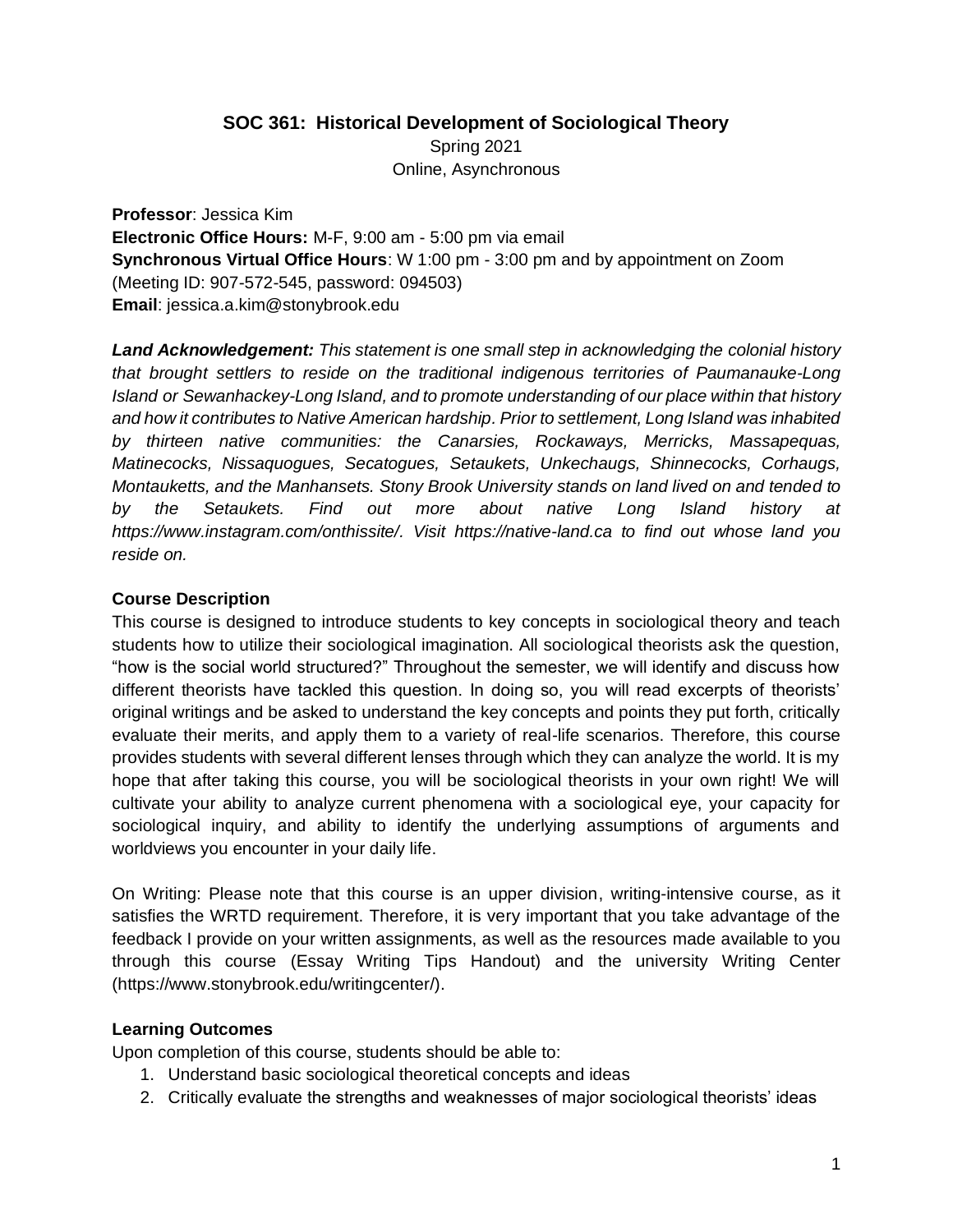- 3. Apply a sociological perspective to current events using the terms and concepts discussed in class
- 4. Engage in intersectional theorizing through the consideration of race, class, gender, and other axes of oppression
- 5. Cultivate and improve analytical writing skills through a combination of short, informal assignments and a final paper

### **Required Materials**

There are NO required books for this course. All assigned readings are available on Blackboard (BB) and posted in their respective modules.

### **Technical Requirements:**

- A Stony Brook email account to access course communication
- High speed internet connection to access lecture materials via YouTube and Blackboard
- Access to Microsoft Word to complete assignments
- Zoom account for synchronous virtual office hours
	- $\circ$  To get started with Zoom and to download the Zoom plug-in for your computer, please visit:
	- o [https://it.stonybrook.edu/help/kb/getting-started-with-your-stony-brook-zoom](https://it.stonybrook.edu/help/kb/getting-started-with-your-stony-brook-zoom-account)[account](https://it.stonybrook.edu/help/kb/getting-started-with-your-stony-brook-zoom-account)
	- o Zoom ID: 907-572-545
	- o Zoom Password: 094503

#### **Course Structure**

One of the best qualities of online coursework is the flexibility it offers learners. This course will therefore be delivered in a *biweekly***,** *asynchronous* **fashion** *–* allowing you to access the material at a time that is most convenient for you. However, you must observe all scheduled deadlines as listed in the syllabus. Be sure to regularly check BB for announcements and amendments.

### **Material Delivery:**

This course is broken down into several self-contained modules. Each module operates for one week, **opening on Monday and closing on Sunday** (*except for the final module, which is due on Saturday according to the University calendar*). The modules are further divided into two parts. By **Thursday** of each week, you must take a short quiz on the assigned readings and compose one original Discussion Board post. You then have until **Sunday** to respond to **one** of your peers' Discussion Board posts. Modules become available to students as they are scheduled in the course – not before. All previous modules will remain open for the duration of the course for student review. Within each module, there are a series of activities and assignments you must complete, as listed on the Weekly Schedule at the end of this syllabus.

### **Tips:**

To best succeed in this course, you should complete the course activities in the order they are listed on the syllabus and take notes on material to help you complete your assignments. A more detailed description of your assignments can be found under the Evaluation section of the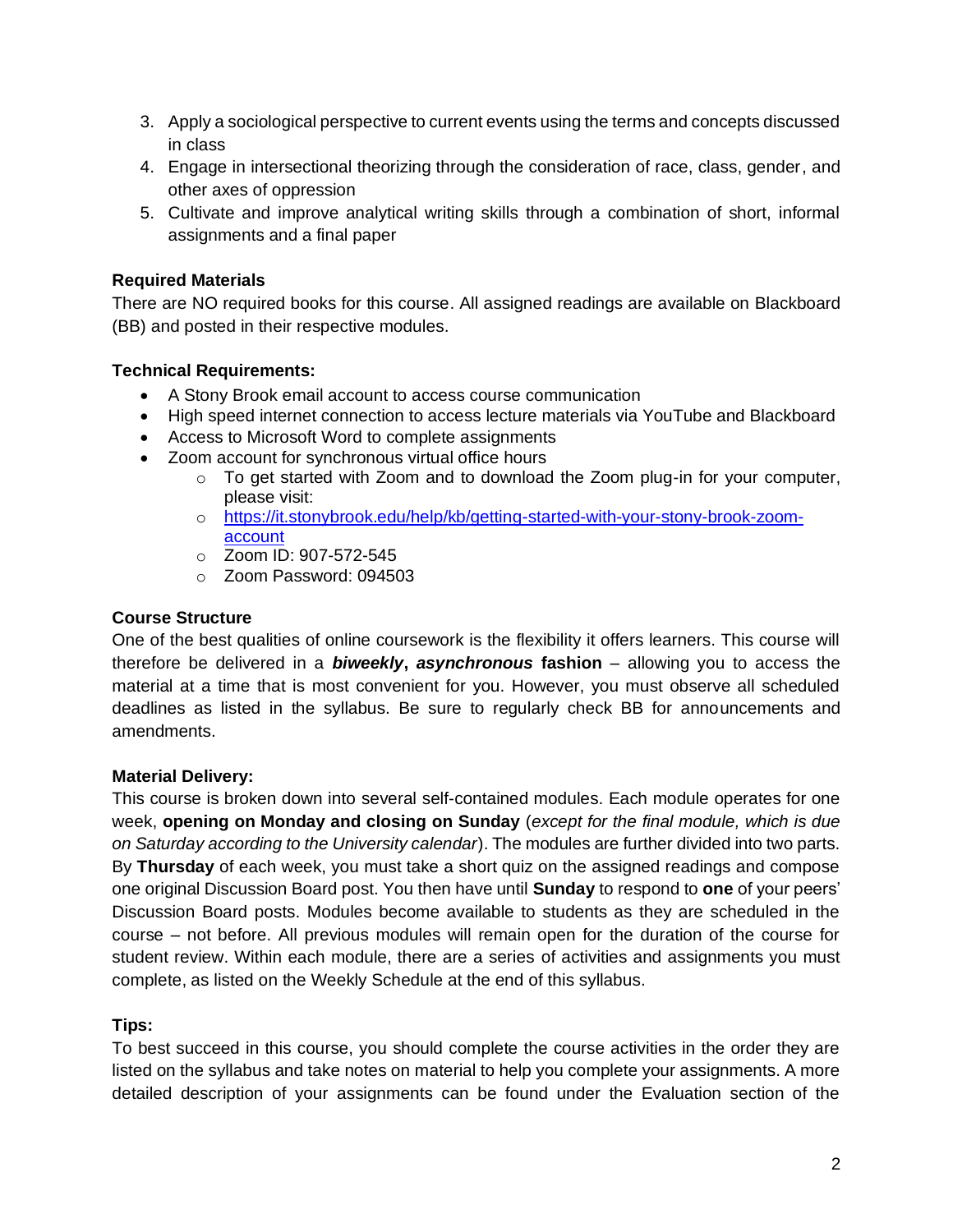syllabus. Each Module also has an included lecture that can help guide your learning and reinforce your reading. **You should view the lecture only after you complete the readings,** as it will make much more sense with the detailed context of the readings**.** These lectures serve to reinforce and summarize the important components of the readings, not replace them. Still, students should take care to view these lectures, as they help contextualize what you have read.

A note about the readings: This is an upper-division course, and therefore tackles many complex theoretical ideas. Your deepest understanding of these ideas will come from the assigned reading material. Although the number of readings may seem overwhelming, I have tried to limit the number of actual pages you are being asked to read. I do not expect that *anyone* understand every word on every page. I do expect that you engage in a careful, purposeful read in order to glean the readings' key takeaways.

### **Evaluation**

Students are given a variety of opportunities to succeed in this class. It is my hope that with a wide variety of evaluation tools, no single assignment will tank your grade. Assignments, instructions, and any relevant rubrics will all be posted within each module. Grades will be posted on Blackboard throughout the semester, so you are responsible for keeping track of your own grade. Each portion of your grade is allocated a certain amount of points, and is then weighted according to the criteria listed below:

| 1. Introductions (3 @ 5 pts each):                   | 5%       |
|------------------------------------------------------|----------|
| 2. Quizzes (12 $@$ 3 pts each):                      | 10%      |
| 3. Discussion Board Participation (10 @ 15 pts each) | 20%      |
| 4. Paper Draft I (30 pts):                           | 10%      |
| 5. Theory Application Worksheets (2 @ 50 pts each):  | 25%      |
| 6. Final Paper (100 pts):                            | 25%      |
| 7. Pandemic Padding (5 pts)                          | 5%       |
| 8. Extra Credit:                                     | 3 points |

*1. Introductions, Icebreakers, and Individual Surveys:* Successful online learning is premised on the importance of community building and lively discussion, part of which includes getting to know one another! Therefore, I would like each of you to please **briefly introduce yourselves on BB**. You should also **complete the icebreaker survey.** These are graded only on completion. This is just a fun way to cultivate our community. I would also please like you all to **fill out an individual survey**. This is something that only I will see, and I will not share or distribute with anyone. Please include your year in school, major(s)/minor(s), why you are taking this class, and anything else you think is important for me to know in order for you to successfully complete this course but may not necessarily feel comfortable sharing with the class.

*2. Quizzes:* The quizzes are intended to help guide you as you progress through each module and ensure that you are staying up to date on the assigned material. Each quiz is comprised of three multiple choice questions evaluating your understanding of the basic concepts and ideas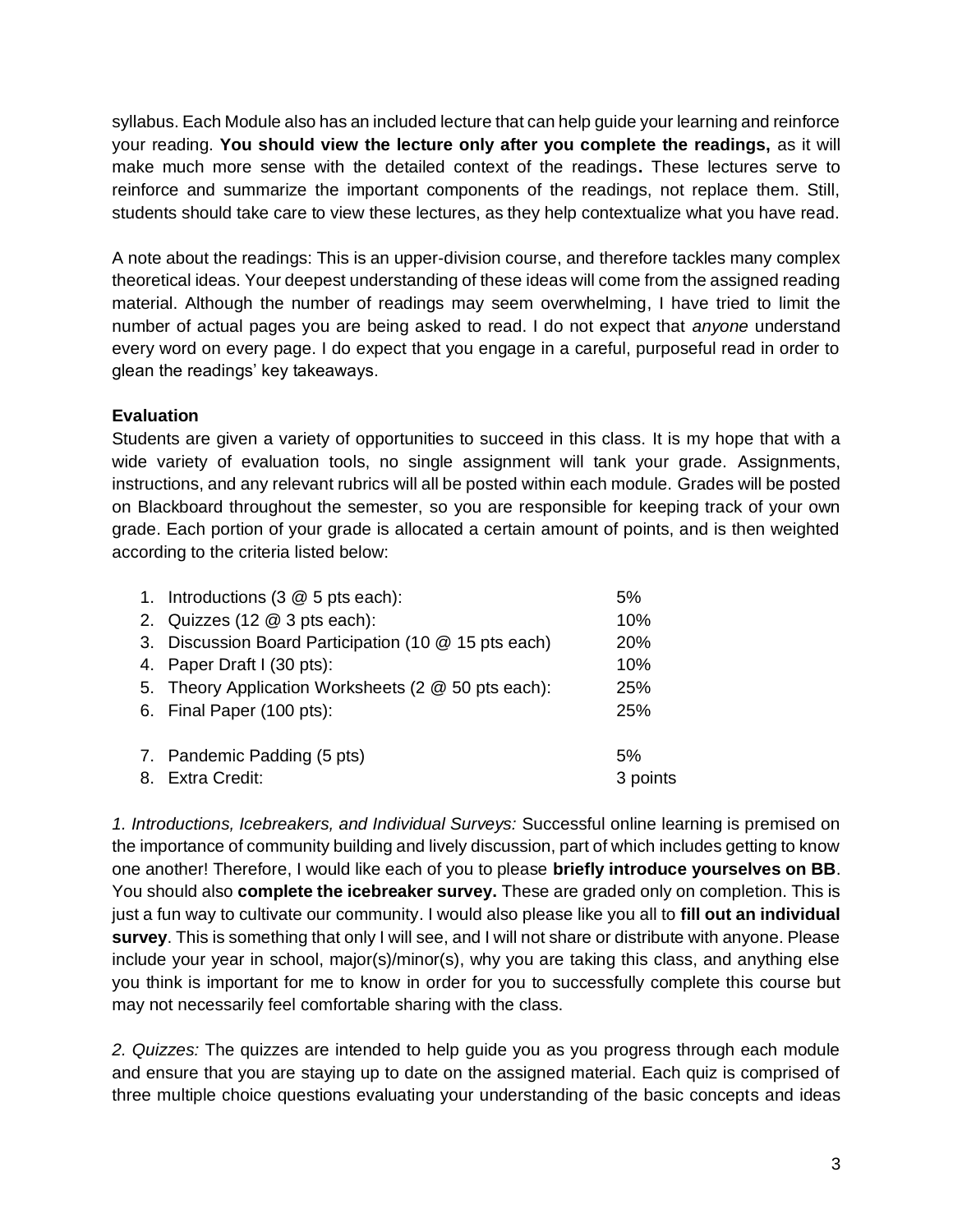presented in the readings. They are not intended to trick you, nor are they testing on specific details. So long as you have a general understanding of the readings' main arguments, you should do well. Each quiz is worth three [3] points each. I will drop your lowest quiz grade of the semester (total 12 quizzes). For directions on how to view quiz grades, refer to "Viewing Quiz Grades Directions" on BB.

*3. Discussion Board Participation*: During each week of the course, you will actively participate in Discussion Boards on BB. Through these discussions, we will flesh out the ideas presented in the readings and PPTs to cultivate a deeper understanding of the arguments being made – their strengths, their weaknesses, how they relate to current events, etc. Each student must submit **one [1] original discussion** board post by Thursday (10 points) and **at least one [1]** *quality* **response** to a peer (5 points). See the **Classroom Policies** handout for full explanation of discussion board expectations. To view my feedback, go to "Tools"→ "My Grades" and click on the blue speech bubble. The general grading criteria is as follows:

|               | No Credit                                        | <b>Partial Credit</b>                                                                                                           | <b>Full Credit</b>                                                      |
|---------------|--------------------------------------------------|---------------------------------------------------------------------------------------------------------------------------------|-------------------------------------------------------------------------|
| Original post | Did not respond to the<br>instructor's questions | Responded to some, but<br>not all, of the instructor's<br>questions, or did not give<br>the discussion prompt full<br>treatment | Responded to all<br>questions in a meaningful<br>and substantive manner |
| Response post | Did not reply to peers                           | Replied to one peer but<br>did not contribute new<br>insights to the discussion                                                 | Replied to one or more<br>peers with a quality,<br>value-added response |

*4. Paper Draft I:* A majority of this class centers around the completion of a formal analytical research paper applying a number of sociological concepts to a chosen social phenomenon. In order to do so, you must first demonstrate a thorough and complex understanding of the phenomenon at hand. This aim will be achieved through the completion of Paper Draft I, where you will thoroughly explain and describe your selected topic by drawing upon meaningfully deployed, reputable sources. This paper will set up your analyses throughout the remainder of the semester and is the foundation of your final paper. Specific Draft I instructions will be reviewed early on in the semester and will also be posted to BB under Assignments.

*5: Theory Application Worksheets (TAWs):* TAWs are self-contained, mini writing assignments in which you apply **one** theoretical concept you learned in a given week to your selected phenomenon. The purpose of the TAW is twofold: 1) they help you to begin fleshing out the arguments you will employ in your final paper under relatively low stakes and while receiving personalized feedback; and 2) they familiarize you with the necessary components of a sound logical argument while cultivating your analytical writing skills. Each TAW is due at the module close on Sunday and **MUST utilize a term or idea presented within that specific module. Submissions drawing on concepts presented outside of the present module will not be accepted.** You must submit **two [2]** TAWs over the course of the semester applying **two different** sociologists' works. Otherwise, I give you the discretion to submit these when it is most convenient for you and relevant to your analysis. Therefore, it is your responsibility to make sure you submit all TAWs prior to the end of the semester (**final date for submitting a TAW is April 25**). I do not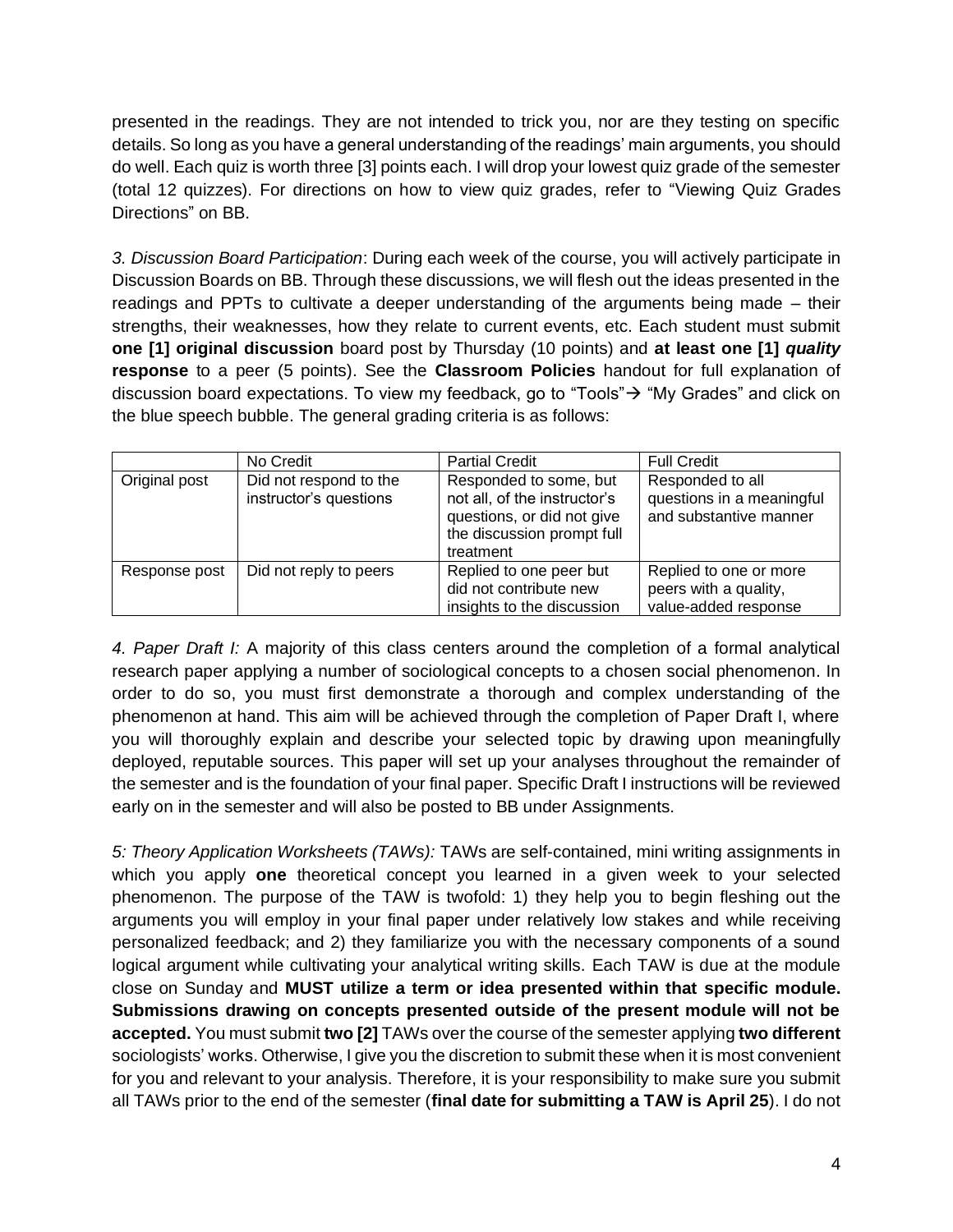accept late submissions. Please see the Theory Application Worksheet on BB for complete directions. Note: you are required to submit two TAWs, however, you can submit up to three. I will keep your top two scores.

*6. Final Paper:* You will construct your final course paper by editing and revising the contents of your Paper Draft I *and* your TAWs to write a coherent, theoretically robust analytical paper in which you apply concepts from **at least two** separate theorists to your selected phenomenon. Though you will complete individual components of the paper throughout the semester, you should *not* simply copy-paste prior assignments into a single word document. Rather, you should revise and reorganize your earlier work as appropriate to compose a single, polished whole which engages with course material in a complex, thoughtful, and logical manner. To this end, students will be expected to demonstrate in this piece the theoretical gaps, tensions, and connections present in their analysis and address how an intersectional approach to theorizing improves our understanding of the topic at hand. Specific paper instructions will be distributed on March 1 and will be posted to BB under assignments. **Your final paper is due electronically to BB by 11:59 pm on 5/16** and will be subject to plagiarism checks through SafeAssign. **I do not accept late papers**.

7. *Pandemic Padding:* Each student will earn 5% of their grade simply by being enrolled in this course. Consider this my small gift to you, as a student taking a course shifted online during a global pandemic.

### *8. Extra Credit:*

- ➢ There is one built-in extra credit assignment in this course. The assignment is *optional* and requires that you analyze a film/show using course theories and concepts. Students who successfully complete this assignment can earn up to three additional points on their final grade. For example, if you have an 89 in the course (a B+) but earn full points on the extra credit, your final grade will rise to a 92 (an A-). Details about this assignment to follow later in the semester.
- ➢ Additionally, students who submit their anonymous course evaluations will earn three points of extra credit, added to their final paper grade. You will receive a link in your Stony Brook email to complete this evaluation about halfway through the semester.
- ➢ **There will be no additional extra credit opportunities other than those listed above**. I will *not* create extra credit assignments for students falling behind, nor will I provide advantages to any one student I do not offer to others.

**Grading Scale:** Students will be assigned grades as listed below:

|          | A: 94-100 A-: 91-93 B+: 88-90 B: 84-87 | B-:81-83 C+:78-80 |  |
|----------|----------------------------------------|-------------------|--|
| C: 74-77 | C-:71-73 D+:68-70 D:64-67              | D-:61-63 F:0-60   |  |

### **Classroom Policies**:

*Classroom decorum*: Online spaces are wonderful for the freedom and accessibility they provide students. However, online settings also come with their own unique challenges and necessary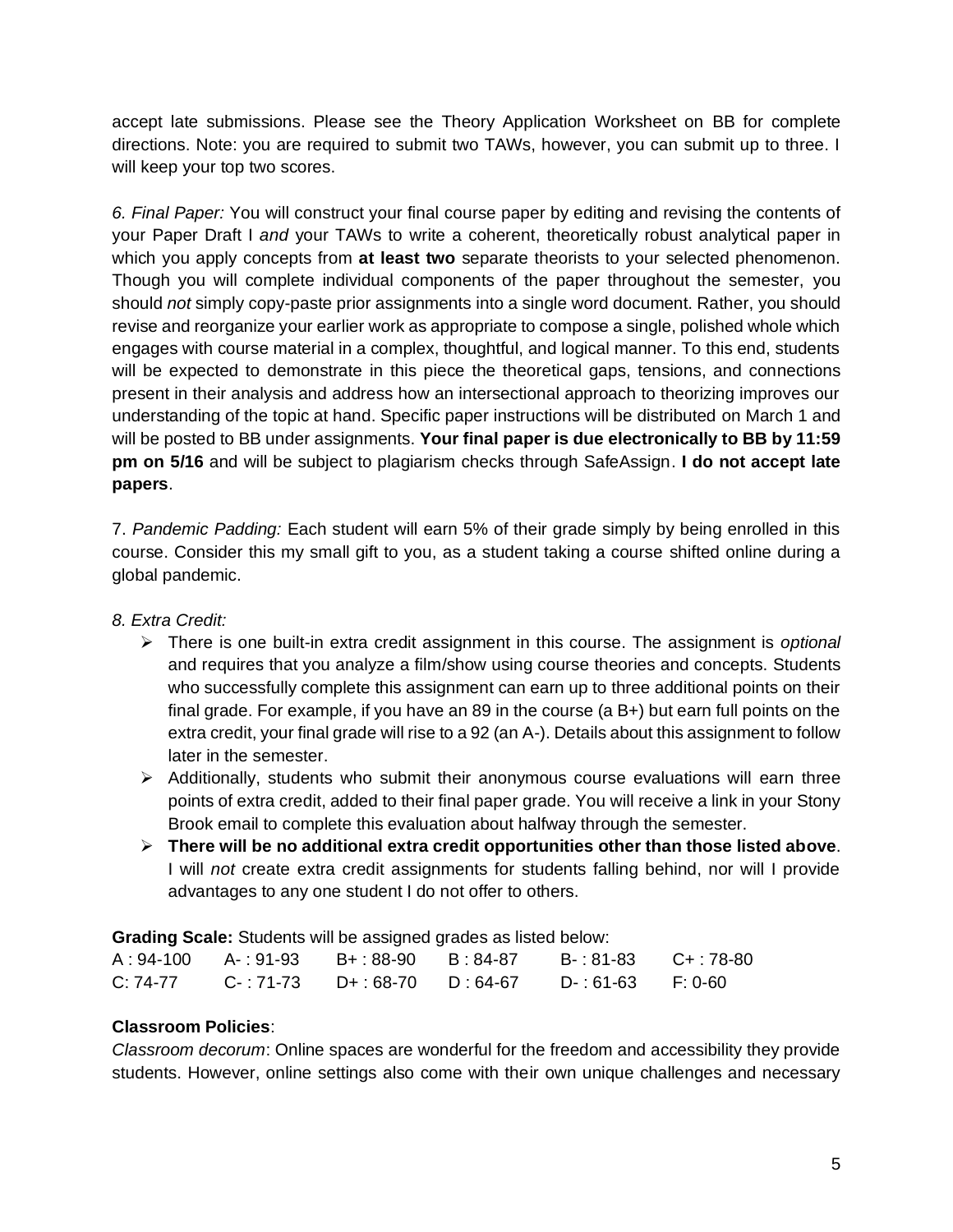etiquette. I have therefore created a Classroom Policies handout available on BB that I expect you to read and abide by. Violation of the classroom policies may be subject to penalty.

*Emails:* Emails to your professor are professional interactions and should be composed as such. Therefore, all emails must include 1) a relevant subject, 2) a polite greeting, 3) a formal body with a clearly defined question or issue, and 4) polite closing. Emails should not contain spelling or grammatical errors, slang, inappropriate punctuation, or emojis. **Emails that do not conform to this policy will not be answered.**

*Office Hours:* During my established office hours, my time is yours. Please feel free to reach out if you have questions, are struggling with the material, need clarification on something we discussed in class, want to talk about your paper, or if you just want to chat about the course! That being said, please do not come to office hours expecting me to repeat a lecture. **You should use office hours to ask specific questions, having read the relevant material**. Over the course of the semester, I will hold two types of office hours: electronic, and synchronous virtual. Please see below for a description of each.

- ➢ *Electronic Office Hours:* **My electronic office hours are M-F, 9:00 am – 5:00 pm.** This is the time during the week that I will read and respond to emails. Please allow for a 24 hour response window. On weekends, please allow for a 48-hour window. If I do not respond to your email within these timeframes, kindly send me a follow-up email.
- ➢ *Synchronous Virtual Office Hours:* In addition to being generally available via email, I will also hold weekly synchronous virtual office hours on **Wednesdays from 1:00 pm – 3:00 pm** using Zoom. During this time, I will be immediately available to respond to any questions you may have. Please send me an email to let me know that you will be attending, and when.
- ➢ *Note:* I do my best to be available as much as possible for my students. At the same time, I expect my students to plan ahead and take responsibility for their education. Therefore, **I will NOT respond to last-minute emails** or questions regarding assignments, so please plan accordingly. Questions asked that are clearly addressed in the syllabus will not be answered.

*Late submissions policy:* All assignments should be submitted to BB. **I do NOT accept late assignments**. In the event that an unlikely condition or extenuating circumstance interferes with your ability to be successful in this class, contact Ellen Driscoll [\(ellen.driscoll@stonybrook.edu\)](mailto:ellen.driscoll@stonybrook.edu) or Jarvis Watson [\(jarvis.watson@stonybrook.edu\)](mailto:jarvis.watson@stonybrook.edu) in the Office of the Dean of Students as soon as possible. After I receive verification from them, we can discuss how to best proceed.

*Appealing Grades:* Any grade appeals must be made within one week of being handed back. Any appeals received after this window will not be accepted.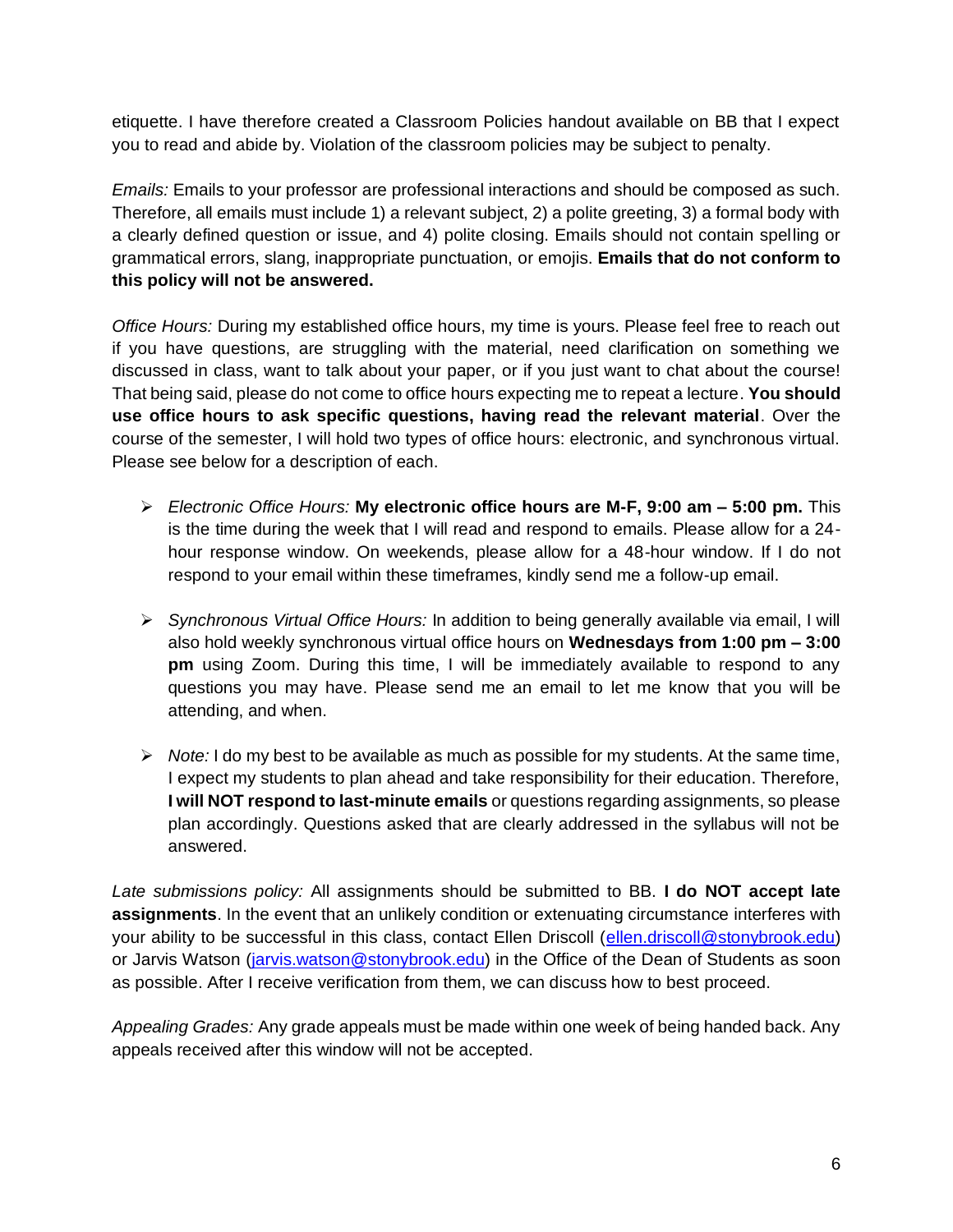*Incompletes:* I understand that sometimes life happens, which can make it difficult to complete your work during the established time frame of the course. Please keep me informed about any issues that arise as soon as you can. All requests for an incomplete will be assessed on a caseby-case basis.

*Academic Integrity*: All submitted assignments should be the honest product of a student's personal efforts. You are welcome and encouraged to discuss class material and assignments openly with your classmates, but the work you submit must be your own. Any submission containing the ideas of another scholar MUST cite those ideas according to standard accepted citation guidelines (MLA, APA, ASA, or Chicago are all acceptable formats). Please refer to the Writing Tips handout for further explanation of proper citation decorum. Failure to use proper citations is plagiarism and will be treated as such. Any suspicions of academic dishonesty will be reported to the Academic Judiciary. Any student found guilty of plagiarism will receive a failing grade for the course. For more information regarding academic dishonesty at Stony Brook University and associated policies, please refer to: http://www.stonybrook.edu/commcms/academic\_integrity/.

*Student Accessibility Support:* If you have a physical, psychological, medical, or learning disability that may impact your course work, please contact the Student Accessibility Support Center, 128 ECC Building, (631) 632-6748, or at [sasc@stonybrook.edu.](mailto:sasc@stonybrook.edu) They will determine with you what accommodations are necessary and appropriate. All information and documentation is confidential.

*Critical Incident Management:* Stony Brook University expects students to respect the rights, privileges, and property of other people. Faculty are required to report to the Office of University Community Standards any disruptive behavior that interrupts their ability to teach, compromises the safety of the learning environment, or inhibits students' ability to learn. Faculty in the HSC Schools and the School of Medicine are required to follow their school-specific procedures. Further information about most academic matters can be found in the Undergraduate Bulletin, the Undergraduate Class Schedule, and the Faculty-Employee Handbook.

*COVID-19 Statement:* We are living in unprecedented times as many people, now more than ever, struggle to stay afloat. If as a result of coronavirus, you find your employment, finances, mental health, physical health, or any other aspect of your wellbeing is at stake, please prioritize yourself first. I will do my best to work with you to the extent that is reasonable.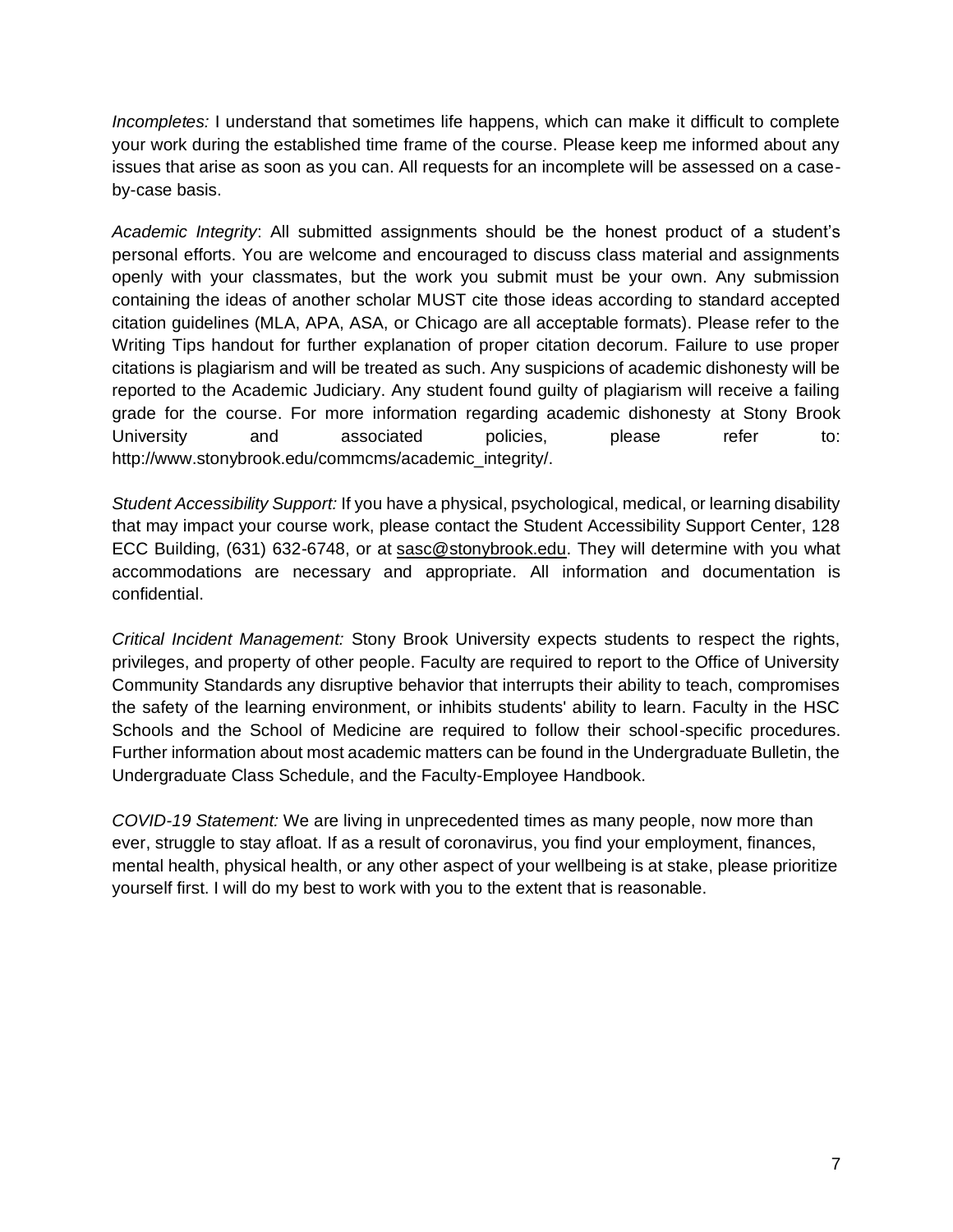# **Weekly Schedule\*:**

| . veekiy scriegule                                                                                                                                                                                                                                                                  |                                                                                                                                               |  |  |
|-------------------------------------------------------------------------------------------------------------------------------------------------------------------------------------------------------------------------------------------------------------------------------------|-----------------------------------------------------------------------------------------------------------------------------------------------|--|--|
| <b>Course Activities:</b>                                                                                                                                                                                                                                                           | Assessment:                                                                                                                                   |  |  |
| $[1]$ 2/1 – 2/7: Introduction<br>What is sociological theory? How did it originate, what does it explain, and why should we study it? How can we use our<br>sociological imagination to better understand the world?                                                                |                                                                                                                                               |  |  |
| Activities:<br>Watch welcome video: Course and professor introduction,<br>➤<br>syllabus review, and Classroom Policies<br>Review writing tips and discussion board guidelines<br>➤                                                                                                  | Due Friday 2/5, 11:59 pm<br>Introductions<br>❖<br>Icebreaker survey<br>❖<br><b>Individual Report</b><br>❖                                     |  |  |
| Readings:<br>> Mills, "The Sociological Imagination."<br>Berger, "The Sociological Perspective." (pg. 16-24)<br>➤<br>Calhoun et al., "General Introduction."<br>≻<br>Activities:<br>$\triangleright$ Video Lecture                                                                  | Due Friday 2/5, 11:59 pm<br>$\div$ Quiz 1<br>Discussion 1 original post<br>❖<br>Due Sunday 2/7, 11:59 pm<br>Discussion 1 response post<br>❖   |  |  |
| $[2]$ 2/8 - 2/14: Race<br>What does it feel like to be a problem? How does the veil warp perceptions of the self and others? How does the veil<br>manifest at various levels of society and reinforce inequality? What challenges do minorities face when seeking social<br>change? |                                                                                                                                               |  |  |
| Readings:<br>> DuBois, "The Souls of Black Folk."<br>Fanon, "Black Skin, White Masks."<br>➤<br>Ritzer, "W.E. B. DuBois." (Theoretical Contributions: pp. 337-<br>⋗<br>342 only)<br>King, "Letter from Birmingham Jail."<br>Activities:<br>$\triangleright$ Video Lecture            | Due Thursday 2/11, 11:59 pm<br>Quiz 2<br>❖<br>Discussion 2 original post<br>❖<br>Due Sunday 2/14, 11:59 pm<br>Discussion 2 response post<br>❖ |  |  |
| [3] 2/15 - 2/21: Gender<br>What is the difference between sex and gender? How is gender a social construct and a performative act? How does<br>gender ideology permeate social life and perpetuate Otherness?                                                                       |                                                                                                                                               |  |  |
| Readings:<br>De Beauvoir, "Introduction" in The Second Sex.<br>➤<br>West and Zimmerman, "Doing Gender."<br>Activities:<br>$\triangleright$ Video Lecture                                                                                                                            | Due Thursday 2/18, 11:59 pm<br>Quiz 3<br>❖<br>Discussion 3 original post<br>❖<br>Due Sunday 2/21, 11:59 pm                                    |  |  |

# **[4] 2/22 – 2/28: Intersectionality**

*What is standpoint theory and how does it inform intersectionality? How do gender, race, and other identities intersect to produce unique standpoints? How does a relational, intersectional perspective influence our understanding of* 

❖ Discussion 3 response post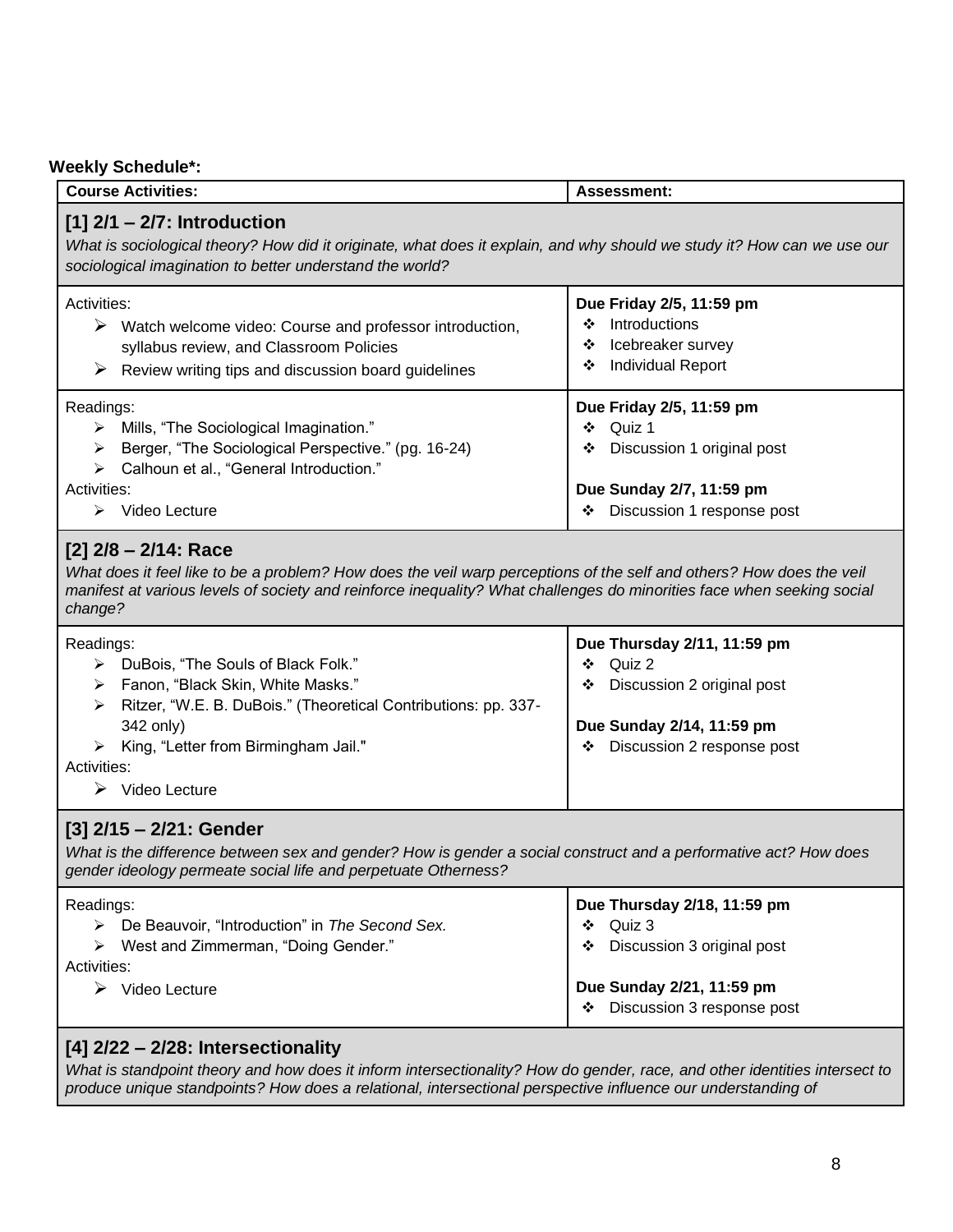| "objectivity"?                                                                                                                                                                                                                                                                        |                                                                                                                                                                      |  |  |  |
|---------------------------------------------------------------------------------------------------------------------------------------------------------------------------------------------------------------------------------------------------------------------------------------|----------------------------------------------------------------------------------------------------------------------------------------------------------------------|--|--|--|
| Readings:<br>> Calhoun et al., "Introduction to Part VII," excerpt.<br>Smith, "The Conceptual Practices of Power."<br>➤<br>Collins, "Black Feminist Epistemology."<br>➤<br>Collins and Bilge, "What is Intersectionality?" excerpts.<br>Activities:<br>$\triangleright$ Video Lecture | Due Thursday 2/25, 11:59 pm<br>Quiz 4<br>❖<br>Discussion 4 original post<br>❖<br>Due Sunday 2/28, 11:59 pm<br>Discussion 4 response post<br>❖                        |  |  |  |
| 2/28: Paper Draft I Due, 11:59 pm                                                                                                                                                                                                                                                     |                                                                                                                                                                      |  |  |  |
| $[5]$ 3/1 – 3/7: Marx I<br>What is Marx's theory of human nature? How does Marx conceive of history? How does historical materialism explain to<br>(re)production of unequal social relations over time?                                                                              |                                                                                                                                                                      |  |  |  |
| Readings:<br>> Ritzer, "Karl Marx." **<br>**this is a summary chapter of Marx. Read to the extent that it is<br>useful for Modules 5 and 6. (Marx can be quite dense).<br>Marx, "Manifesto of the Communist Party."<br>➤<br>Activities:<br>$\triangleright$ Video Lecture             | Due Thursday 3/4, 11:59 pm<br>Quiz 5<br>❖<br>Discussion 5 original post<br>❖<br>Due Sunday 3/7, 11:59 pm<br>Discussion 5 response post<br>❖<br>Marx I TAW<br>❖       |  |  |  |
| 3/1: Final paper instructions distributed. Review as necessary.                                                                                                                                                                                                                       |                                                                                                                                                                      |  |  |  |
| $[6]$ 3/8 - 3/14: Marx II<br>How does the capitalist system perpetuate inequality? How does capitalism exploit and alienate human beings? How do<br>individuals internalize the culture of capitalism?                                                                                |                                                                                                                                                                      |  |  |  |
| Readings:<br>Marx, "Economic and Philosophic Manuscripts of 1844."<br>➤<br>Marx, "Wage-Labour and Capital."<br>➤<br>Activities:<br>$\triangleright$ Video Lecture                                                                                                                     | Due Thursday 3/11, 11:59 pm<br>Quiz 6<br>❖<br>Discussion 6 original post<br>❖<br>Due Sunday 3/14, 11:59 pm<br>Discussion 6 response post<br>Marx II TAW<br>❖         |  |  |  |
| [7] 3/15 - 3/21: Durkheim I<br>What is a social fact? How do social facts shape human behavior? What holds societies together?                                                                                                                                                        |                                                                                                                                                                      |  |  |  |
| Readings:<br>Ritzer, "Emile Durkheim," (pp. 183 – 203 only)<br>≻<br>Durkheim, "Rules of the Sociological Method."<br>➤<br>Activities:<br>$\triangleright$ Video Lecture                                                                                                               | Due Thursday 3/18, 11:59 pm<br>Quiz 7<br>❖<br>Discussion 7 original post<br>❖<br>Due Sunday 3/21, 11:59 pm<br>Discussion 7 response post<br>❖<br>Durkheim I TAW<br>❖ |  |  |  |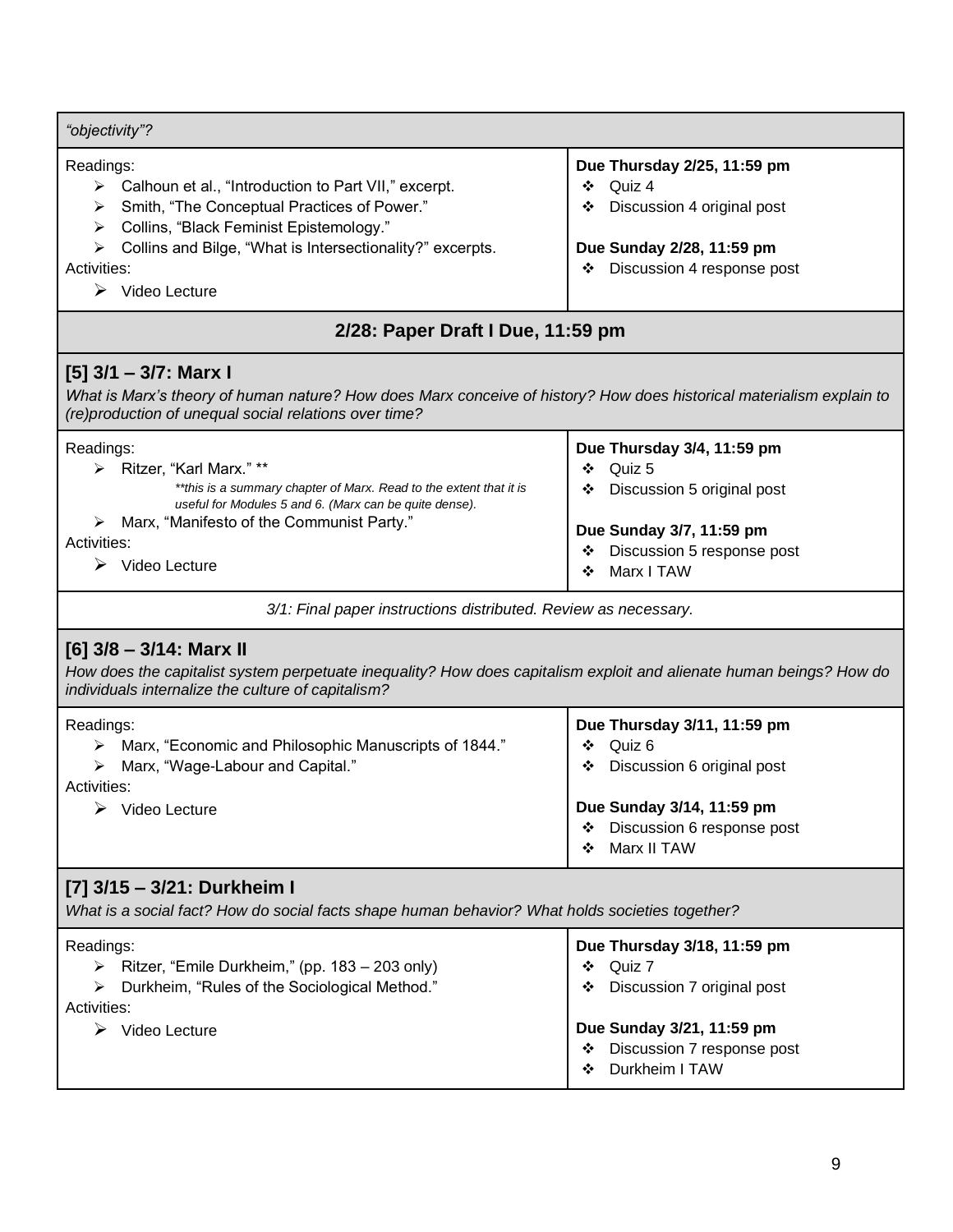| [8] 3/22 - 3/28: Durkheim II<br>How do societies evolve? How does anomie occur and what are its effects?                                                        |                                                                                                                                                                                                       |  |  |
|-----------------------------------------------------------------------------------------------------------------------------------------------------------------|-------------------------------------------------------------------------------------------------------------------------------------------------------------------------------------------------------|--|--|
| Readings:<br>> Durkheim, "The Division of Labor in Society."<br>Durkheim, "Suicide."<br>Activities:<br>$\triangleright$ Video Lecture                           | Due Thursday 3/25, 11:59 pm<br>Quiz 8<br>❖<br>Discussion 8 original post<br>Due Sunday 3/28, 11:59 pm<br>Discussion 8 response post<br>❖<br>Durkheim II TAW                                           |  |  |
| $3/29 - 4/4$ : BREAK<br>Enjoy a week off of coursework. Take this time to recharge and step away from the academic obligations of this course.                  |                                                                                                                                                                                                       |  |  |
| [9] 4/5 – 4/11: Weber I<br>What explains the rise of capitalism? How does Weber understand stratification?                                                      |                                                                                                                                                                                                       |  |  |
| Readings:<br>> Weber, "The Protestant Ethic and the Spirit of Capitalism."<br>> Weber, "Class, Status, Party."<br>Activities:<br>$\triangleright$ Video Lecture | Due Thursday 4/8, 11:59 pm<br>Quiz 9<br>❖<br>Discussion 9 original post<br>❖<br>Due Sunday 4/11, 11:59 pm<br>Discussion 9 response post<br>Weber I TAW<br>❖                                           |  |  |
| $[10]$ 4/12 – 4/18: Weber II<br>How is political legitimacy and authority established? What is the role of rationality in society?                              |                                                                                                                                                                                                       |  |  |
| Readings:<br>> Weber, "The Types of Legitimate Domination."<br>Weber, "Bureaucracy."<br>➤<br>Activities:<br>$\triangleright$ Video Lecture                      | Due Thursday 4/15, 11:59 pm<br>Quiz 10<br>❖<br>Discussion 10 original post<br>❖<br>Due Sunday 4/18, 11:59 pm<br>Discussion 10 response post<br>❖<br>Weber II TAW<br>❖                                 |  |  |
| [11] 4/19 - 4/25: Symbolic Interactionism<br>How do socialization and interactions shape the self among individuals and small groups?                           |                                                                                                                                                                                                       |  |  |
| Readings:<br>Mead, "The Self."<br>≻<br>"Goffman, "The Presentation of Self in Everyday Life."<br>Activities:<br>$\triangleright$ Video Lecture                  | Due Thursday 4/22, 11:59 pm<br>Quiz 11<br>❖<br>Discussion 11 original post<br>❖<br>Due Sunday 4/25, 11:59 pm<br>Discussion 11 response post<br>❖<br>SI TAW<br>❖<br><b>NOTE: Final TAW Opportunity</b> |  |  |